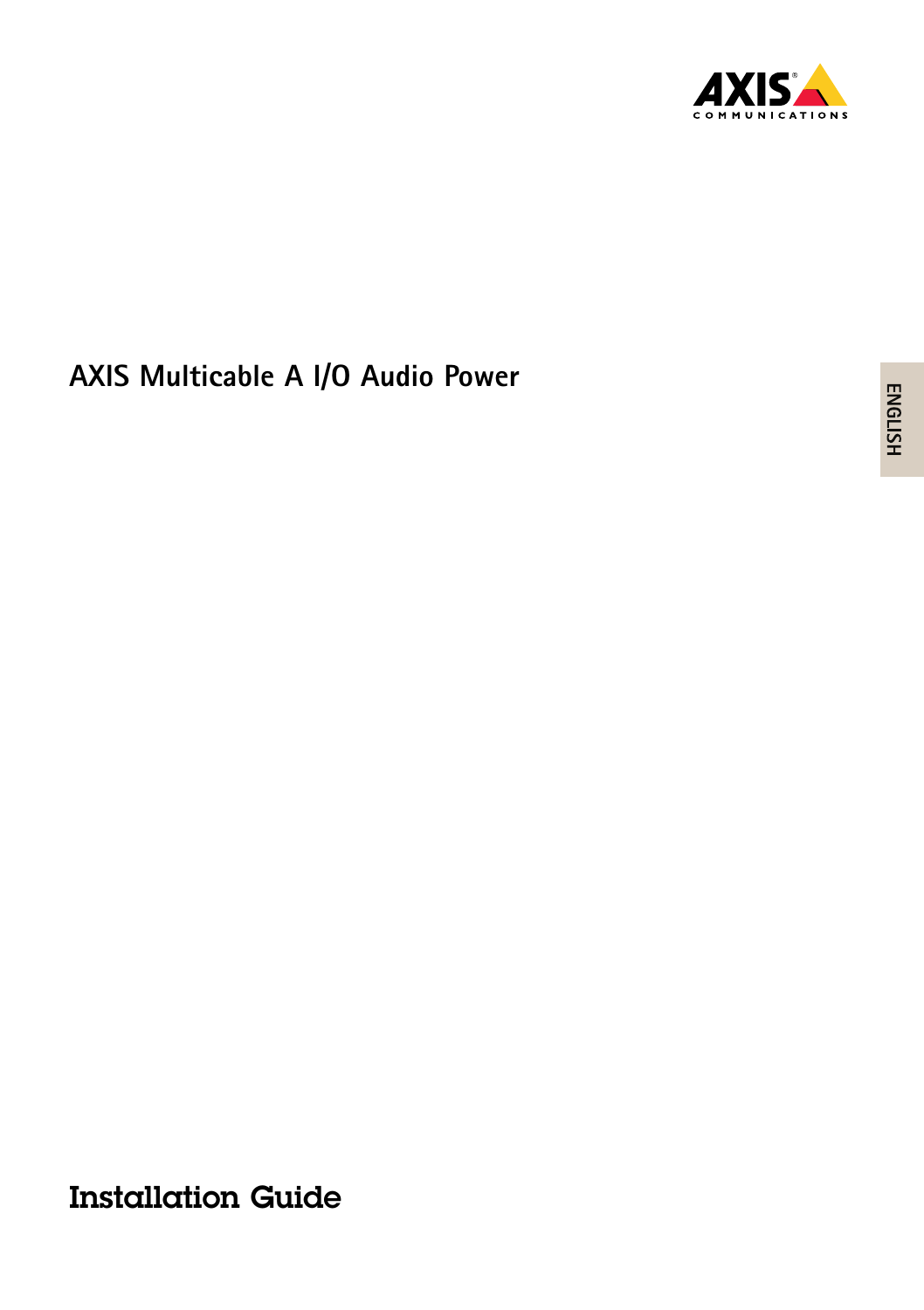#### **Read this first**

Read through this Installation Guide carefully before installing the product. Keep the Installation Guide for future reference.

#### **Legal considerations**

Video and audio surveillance can be regulated by laws that vary from country to country. Check the laws in your local region before using this product for surveillance purposes.

#### **Liability**

Every care has been taken in the preparation of this document. Please inform your local Axis office of any inaccuracies or omissions. Axis Communications AB cannot be held responsible for any technical or typographical errors and reserves the right to make changes to the product and manuals without prior notice. Axis Communications AB makes no warranty of any kind with regard to the material contained within this document, including, but not limited to, the implied warranties of merchantability and fitness for <sup>a</sup> particular purpose. Axis Communications AB shall not be liable nor responsible for incidental or consequential damages in connection with the furnishing, performance or use of this material. This product is only to be used for its intended purpose.

#### **Intellectual property rights**

Axis AB has intellectual property rights relating to technology embodied in the product described in this document. In particular, and without limitation, these intellectual property rights may include one or more of the patents listed at *axis.com/patent.htm* and one or more additional patents or pending patent applications in the US and other countries.

#### **Equipment modifications**

This equipment must be installed and used in strict accordance with the instructions given in the user documentation. This equipment contains no user-serviceable components. Unauthorized equipment changes or modifications will invalidate all applicable regulatory certifications and approvals.

#### **Trademark acknowledgements**

AXIS COMMUNICATIONS, AXIS and VAPIX are registered trademarks or trademark applications of Axis AB in various jurisdictions. All other company names and products are trademarks or registered trademarks of their respective companies.

#### **Disposal and recycling**

When this product has reached the end of its useful life, dispose of it according to local laws and regulations. For information about your nearest designated collection point, contact your local authority responsible for waste disposal. In accordance with local legislation, penalties may be applicable for incorrect disposal of this waste.



This symbol means that the product shall not be disposed of together with household or commercial waste. Directive 2012/19/EU on waste electrical and electronic equipment (WEEE) is applicable in the European Union member states. To prevent potential harm to human health and the environment, the product must be disposed of in an approved and environmentally safe recycling process. For information about your nearest designated collection point, contact your local authority responsible for waste

disposal. Businesses should contact the product supplier for information about how to dispose of this product correctly.

This product complies with the requirements of Directive 2011/65/EU on the restriction of the use of certain hazardous substances in electrical and electronic equipment (RoHS).

**China**

Æ This product complies with the requirements of SJ/T 11364-2014, Marking for the restriction of hazardous substances in electrical and electronic products.

| 有毒有害物质或元素                                                                                                           |           |           |           |                            |                        |                              |  |  |
|---------------------------------------------------------------------------------------------------------------------|-----------|-----------|-----------|----------------------------|------------------------|------------------------------|--|--|
| 部件名称                                                                                                                | 铅<br>(Pb) | 汞<br>(Hq) | 镉<br>(Cd) | 六价<br>铬<br>$(Cr -$<br>(VI) | 多溴<br>联苯<br>(PB-<br>B) | 多溴<br>二苯<br>醚<br>(PB-<br>DE) |  |  |
| 电气实装部分                                                                                                              | Χ         | O         | ი         | ი                          | 0                      | O                            |  |  |
| 0:表示该有毒有害物质在该部件所有均质材料中<br>的含量均在GB/T 26572标准规定的限量要求以下。<br>X:表示该有毒有害物质至少在该部件的某一均质<br>材料中的含量超出GB/T 26572标准规定的限量要<br>求。 |           |           |           |                            |                        |                              |  |  |

#### **Contact information**

Axis Communications AB Emdalavägen 14 223 69 Lund Sweden Tel: +46 46 272 18 00 Fax: +46 46 13 61 30

*axis.com*

#### **Warranty information**

For information about Axis' product warranty and thereto related information, go to *axis.com/warranty*

#### **Support**

Should you require any technical assistance, please contact your Axis reseller. If your questions cannot be answered immediately, your reseller will forward your queries through the appropriate channels to ensure <sup>a</sup> rapid response. If you are connected to the Internet, you can:

- • find answers to resolved problems in the FAQ database, search by product, category, or phrase
- • report problems to Axis support staff by logging in to your private support area
- •chat with Axis support staff
- •visit Axis Support at *axis.com/support*

#### **Learn more!**

Visit Axis learning center *axis.com/academy* for useful trainings, webinars, tutorials and guides.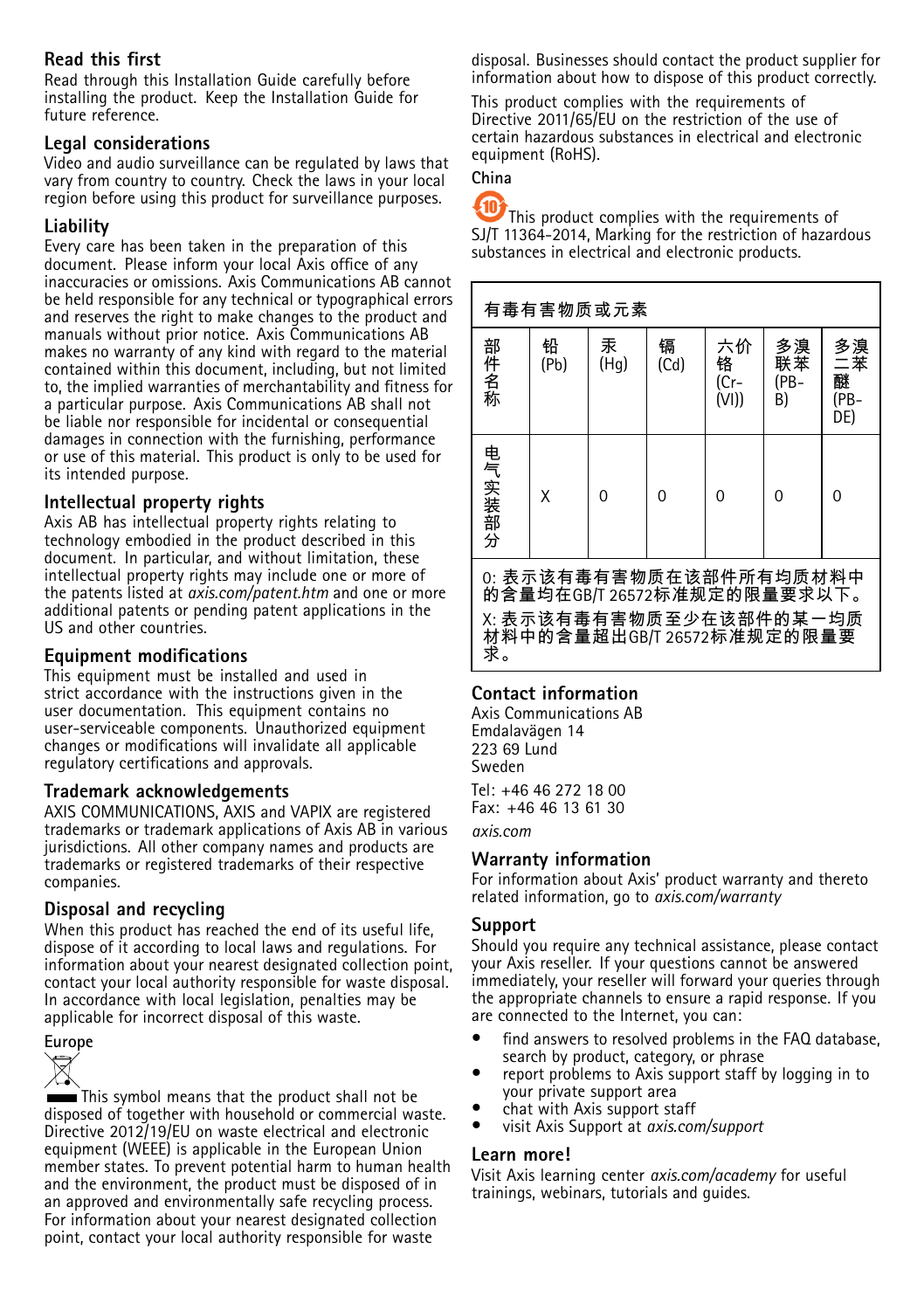### Multiconnector

Terminal connector for connecting external equipment:

- •Audio equipment
- •Input/Output (I/O) devices
- •DC power supply

When connecting external equipment, <sup>a</sup> separately sold Axis multicable is required in order to maintain the product's IP rating. For more information, see *Multicable connectors*.

### **Multicable connectors**



*Multicable overview*

- *1 Camera power connector*
- *2 Camera multiconnector*
- *3 Power connector*
- *4 I/O terminal connector*
- *<sup>5</sup> Audio in (pink)*
- *<sup>6</sup> Audio out (green)*

The multicable provides the following connectors:

**Power connector -** 2-pin terminal block used for power input. The polarity of the cables does not matter. Use <sup>a</sup> Safety Extra Low Voltage (SELV) compliant limited power source (LPS) with either <sup>a</sup> rated output power limited to <sup>≤</sup>100 W or <sup>a</sup> rated output current limited to <sup>≤</sup>5 A.

| $\blacksquare$<br>$\blacksquare$ |  |
|----------------------------------|--|
|                                  |  |
|                                  |  |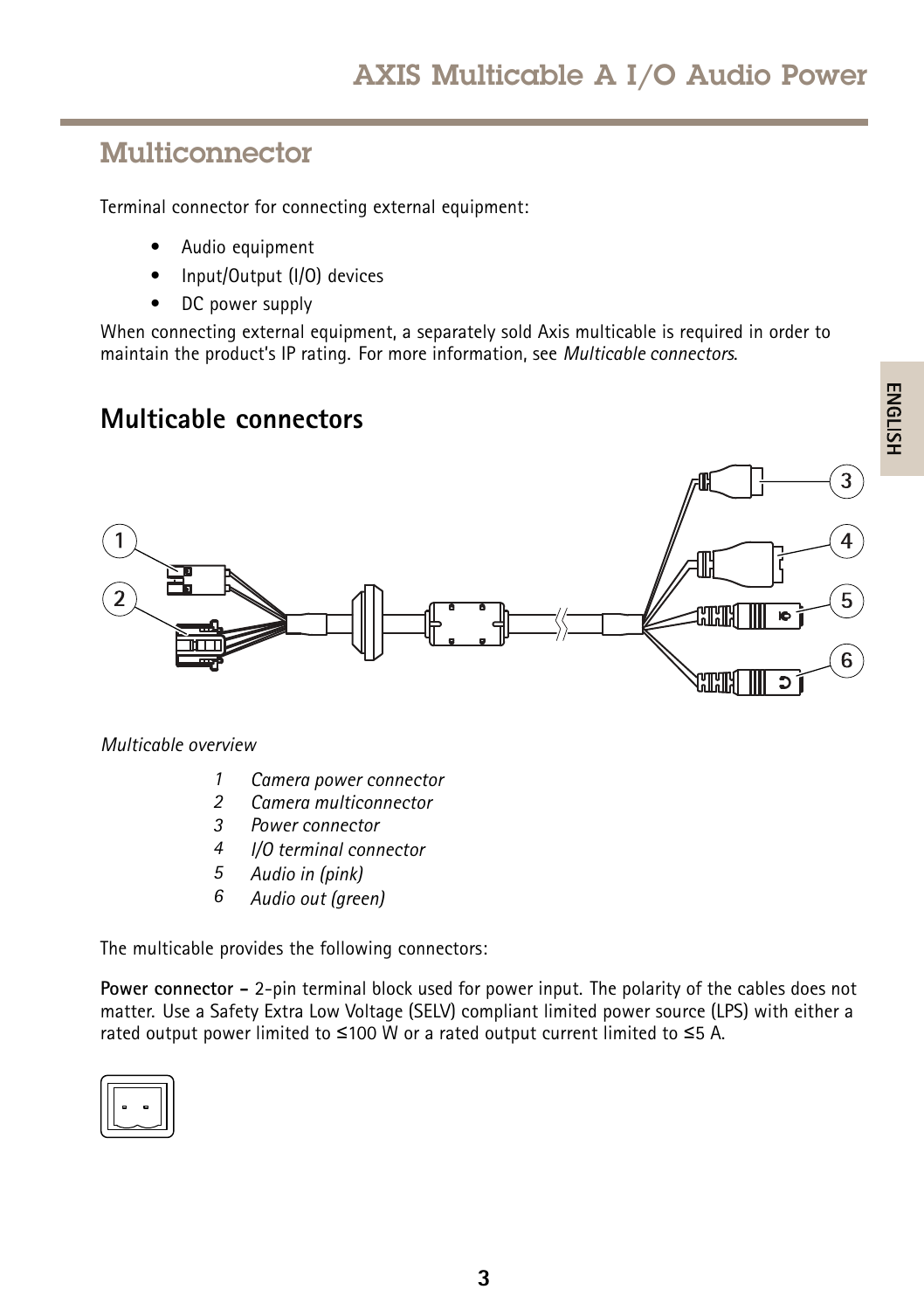**Audio in (pink) -** 3.5 mm input for <sup>a</sup> mono microphone, or <sup>a</sup> line-in mono signal (left channel is used from <sup>a</sup> stereo signal).

**Audio out (green) -** 3.5 mm output for audio (line level) that can be connected to <sup>a</sup> public address (PA) system or an active speaker with <sup>a</sup> built-in amplifier. A stereo connector must be used for the audio out.

**I/O terminal connector -** Use with external devices in combination with, for example, tampering alarms, motion detection, event triggering, and alarm notifications. In addition to the <sup>0</sup> V DC reference point and power (DC output), the I/O connector provides the interface to:

- • Digital output — For connecting external devices such as relays and LEDs. Connected devices can be activated by the VAPIX® Application Programming Interface or in the product's webpage.
- • Digital input — For connecting external devices that can toggle between an open and closed circuit, for example PIR detectors, door/window contacts, and glass break detectors.



| <b>Function</b>                      | Pin            | <b>Notes</b>                                                                                                                                                                                                                                               | <b>Specifications</b>                                  |
|--------------------------------------|----------------|------------------------------------------------------------------------------------------------------------------------------------------------------------------------------------------------------------------------------------------------------------|--------------------------------------------------------|
| $0 \vee DC$ (-)                      |                |                                                                                                                                                                                                                                                            | 0 V DC                                                 |
| DC output                            | $\overline{2}$ | Can be used to power auxiliary equipment.<br>Note: This pin can only be used as power<br>out.                                                                                                                                                              | 12 V DC<br>Max load<br>$=50$ mA                        |
| Configurable<br>(Input or<br>Output) | $3 - 4$        | Digital input – Connect to pin 1 to<br>activate, or leave floating (unconnected)<br>to deactivate.                                                                                                                                                         | 0 to max $30$ V DC                                     |
|                                      |                | Digital output – Connect to pin 1 to<br>activate, or leave floating (unconnected)<br>to deactivate. If used with an inductive<br>load, e.g. a relay, a diode must be<br>connected in parallel with the load, for<br>protection against voltage transients. | 0 to max $30$ V DC,<br>open drain,<br>$100 \text{ mA}$ |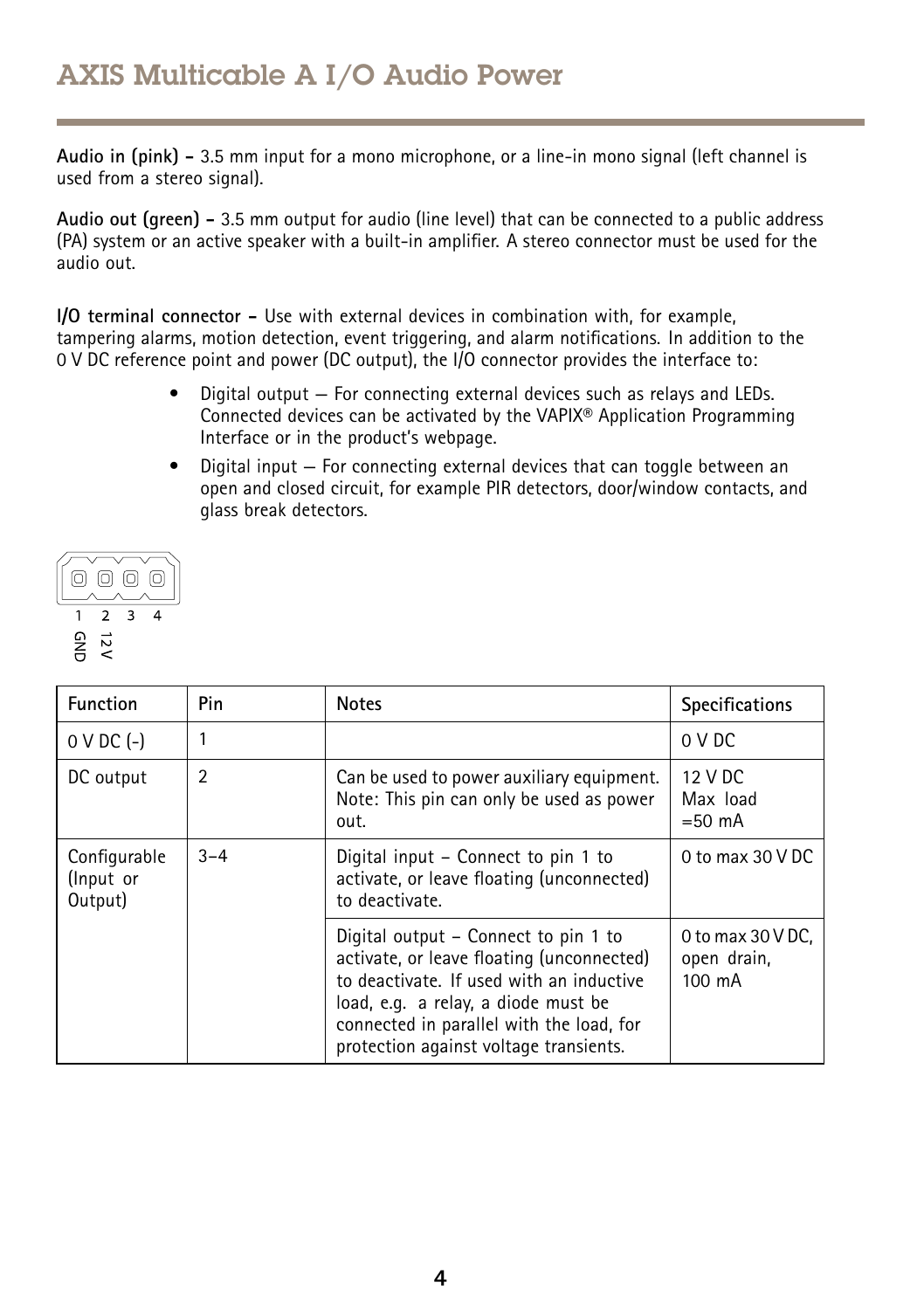## AXIS Multicable A I/O Audio Power



- *2 DC output 12 V, max 50 mA*
- *A I/O configured as input*
- *B I/O configured as output*